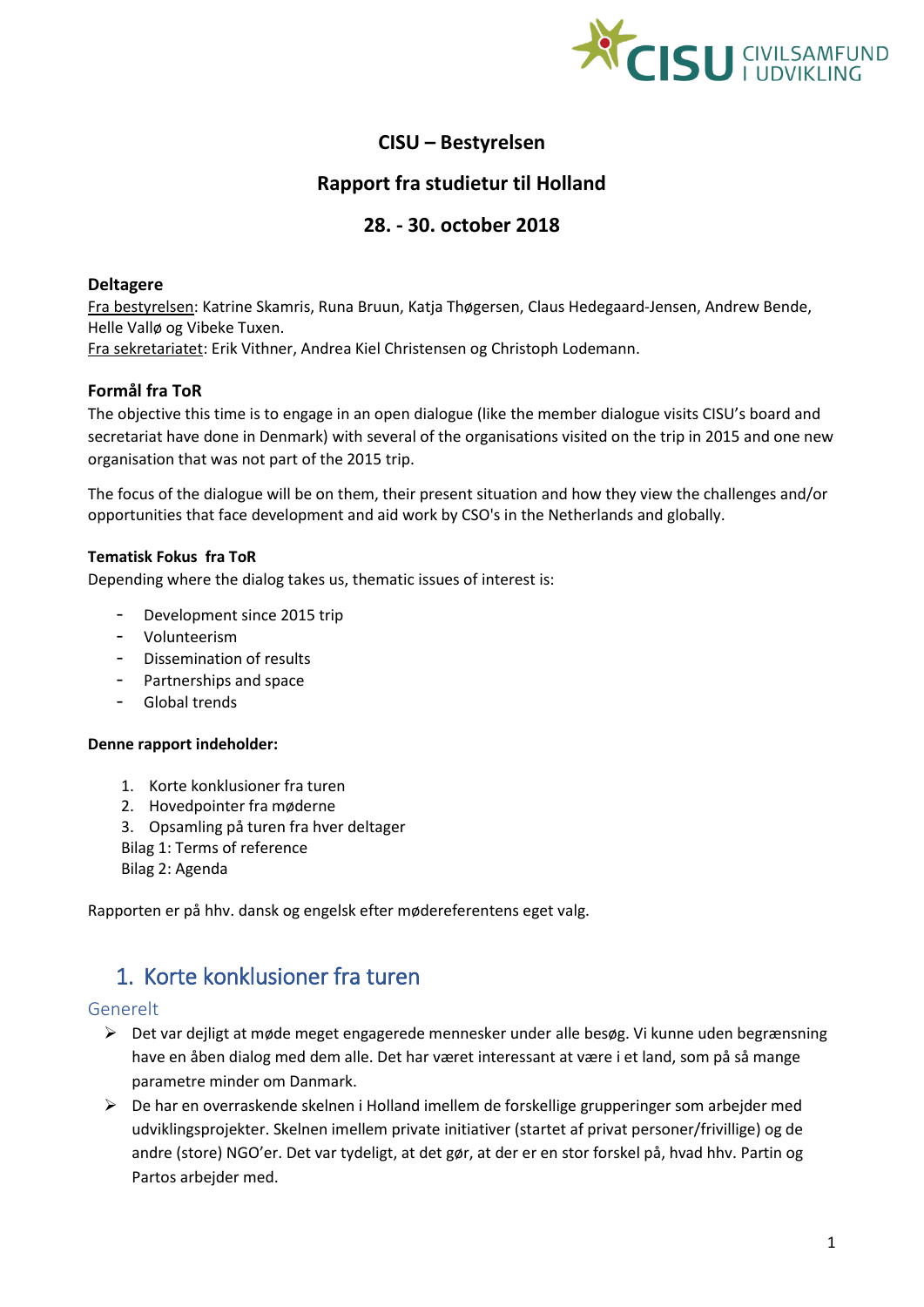

- ➢ Det offentlige Holland arbejder ligeså meget med agendaer som herhjemme, men måske er de mere progressive (syd-ledet udvikling f.eks.) – på nogle områder, hvorimod der er andre områder, hvor de ikke er lige så langt fremme som i Danmark (kapacitetsopbygning af små organisationer).
- ➢ Endnu engang blev jeg mindet om, hvor heldige vi er i DK at have et CISU, der hjælper de nystartede og mindre organisationer, som man jo kunne høre er stort set overset fra politisk hold i NL. Det tænker jeg, vi skal have kommunikeret meget mere kraftfuldt.
- $\triangleright$  CISU kan lære af eller lade sig inspirere af:
	- de praktiske initiativer (award ceremonies, prizes, open calls)
	- det stærke fokus på innovation
	- organisationens klare italesætning af de uheldige effekter af "økonomisk, corporate thinking" i NGO-verdenen, samt nødvendigheden af at arbejde for de store, ikke-målbare målsætninger (SDG'erne)
- $\triangleright$  Leave no one behind de var alle gode til at benytte denne terminologi det skal vi også blive!
- $\triangleright$  CISU should consider looking into partnering with local foundations to facilitate their granting with all the knowledge the umbrella has. And this could also go for partnerships with service providers – notably: crowdfunding platforms, accounting systems, for example, Dinero etc., as well as facilitating these services providers to develop and deliver related courses for CISU members.
- $\triangleright$  Continued simplification of CISU toolkits, policy papers, and other information materials for easy member reach. We have earlier talked of de-academicizing and or reducing technical language use to more practical, understandable language
- $\triangleright$  Think through and continue to develop the possibilities for alternative funding, including, for example, the peer-to-peer funding guidance and leading from the south in relation to resource mobilization and effectivization.

# Specifikt fra møderne

# **Partin**

- ➢ Partin ser alle hollandske organisationer (ikke kun udviklingsorganisationer) som potentielle "kunder" og brugere af deres kapacitets- og organisationsudviklingsydelser
- ➢ Har formået at fremme fællesskab og samarbejde mellem medlemsorganisationer fremfor følelse af konkurrence (fra konkurrent til kollega)
- $\triangleright$  En særlig hjemmeside til ekstern kommunikation af organisationernes resultater: <https://www.kleinegoededoelen.nl/>
- ➢ Inspiration til at facilitere medlemsorganisationernes diversificering af funding, herunder også peergroup-sparring omkring ansøgninger.
- ➢ Partins kontakt til fonde var interessant. De fungerede som en form for brokers.
- $\triangleright$  Partin mente at deres medlemmer bevægede sig henimod mere samarbeide og mindre intern konkurrence. Det vil jeg jo gerne vide mere om fra medlemsorganisationerne selv.
- ➢ Vidensdeling mellem og fælles kapacitetsopbygning i organisationerne; her mener jeg der er meget at lade sig inspirere af for CISU
- ➢ CBF certificerede NGO`er for ordentligt arbejde. Kunne det give værdi for os ift. partnerskaber, indsamling o.lign.? Eller er det blot et nyt set regler?

## **Udenrigsministeriet**

- ➢ Alliancer som krav kunne CISU tage mere ansvar for at dyrke netværksdannelsen (og fastholdelse) blandt medlemmer?
- ➢ Danske NGOers rolle nu og fremover hvis "South led development" bliver fremtidens norm.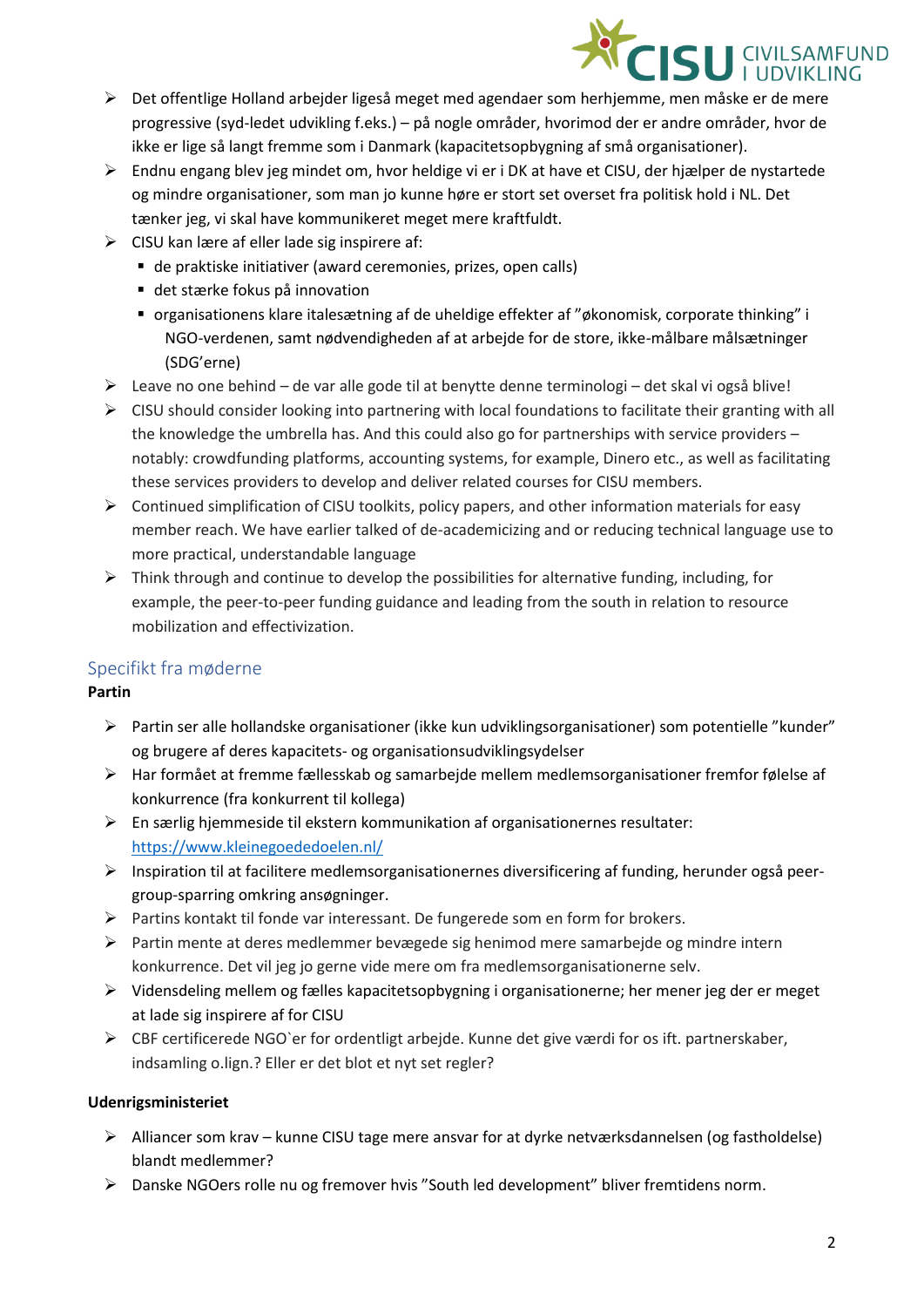

- ➢ Inspirerende med det stærke og konkrete fokus på 'Leadership in South'.
- $\triangleright$  Leading from the South overser det store arbejde, som små hollandske organisationer udfører ude og formidler hjemme, kapacitetsopbygning ude og engagement i hjemlandet.
- $\triangleright$  Leading from the South: Jeg tror ikke det danske politiske klima er til fuld absorbering af den tanke, men den er interessant og udtrykker et ambitiøst mål; CISU kan medvirke til at italesætte dette mål og give anvisninger til, hvordan det kan nås.
- $\triangleright$  Leading from the South lyder måske bedre end kapacitetsopbygning af partnere men det er vel det der kræves, før det kan ske.

### **Partos**

- $\triangleright$  The Spindle, en ad hoc innovationsplatform for udvalgte, aktuelle temaer, var meget inspirerende. Kan vi bruge det i CISU-sammenhæng?
- $\triangleright$  CISU arbejder med trendspotting, men vi kan blive bedre til at formidle ud til vores medlemsorganisationer.

### **ICC – International Criminal Court**

➢ Lad os undersøge mere om The Trust Fund for Victims, kan CISUs medlemsorganisationer/bevillingshavere og deres partnere få gavn af dette?

# 2. Hovedpointer fra møderne

# Partin

## **Intro to the meeting**

- CISU Board and selected members from the secretariat met with two leaders from Partin Lucy the Board Chair for the past 8½ years, and Erik the founder and head administrator since the start of Partin.
- The meeting was aimed at exchanging experiences given the envisaged similarities between CISU and Partin – both member organizations platforms, capacity building members, etc.
- The meeting was successful and fruitful. It took place close to Amsterdam central station.

# Discussion highlights

## **Civil Society configuration (space)**

- Small organizations, and especially those under the Partin umbrella no longer get government support.
- This opens a need for new ways of working including; a platform like Partin that supports organizations with among other – practical administrative processes, capacity building, networking, and small funding whenever there is some funding from other sources.

### **Funding**

With the loss of government support, Partin has had to look at alternative ways, including the following:

- Supporting members with developing and utilizing their private circle of donors (friends, family, etc.)
- Developing capacities and strategies for gaining business sector funds (CSR) and family foundations
- Crowd fundraising where Partin offers trainings and works with crowd funding platforms to help members crowd fund.
- Partnerships with private foundations that make grants through Partin
- Occasionally fundraising from e.g. EU and distributing this among members

### **SDGs**

The concept of SDGs is not very grounded among Partin members. Each member does what they do, but do not necessarily take the SDGs as full package. This could be due to few resources and thus no need to take up programs that can anyway not be supported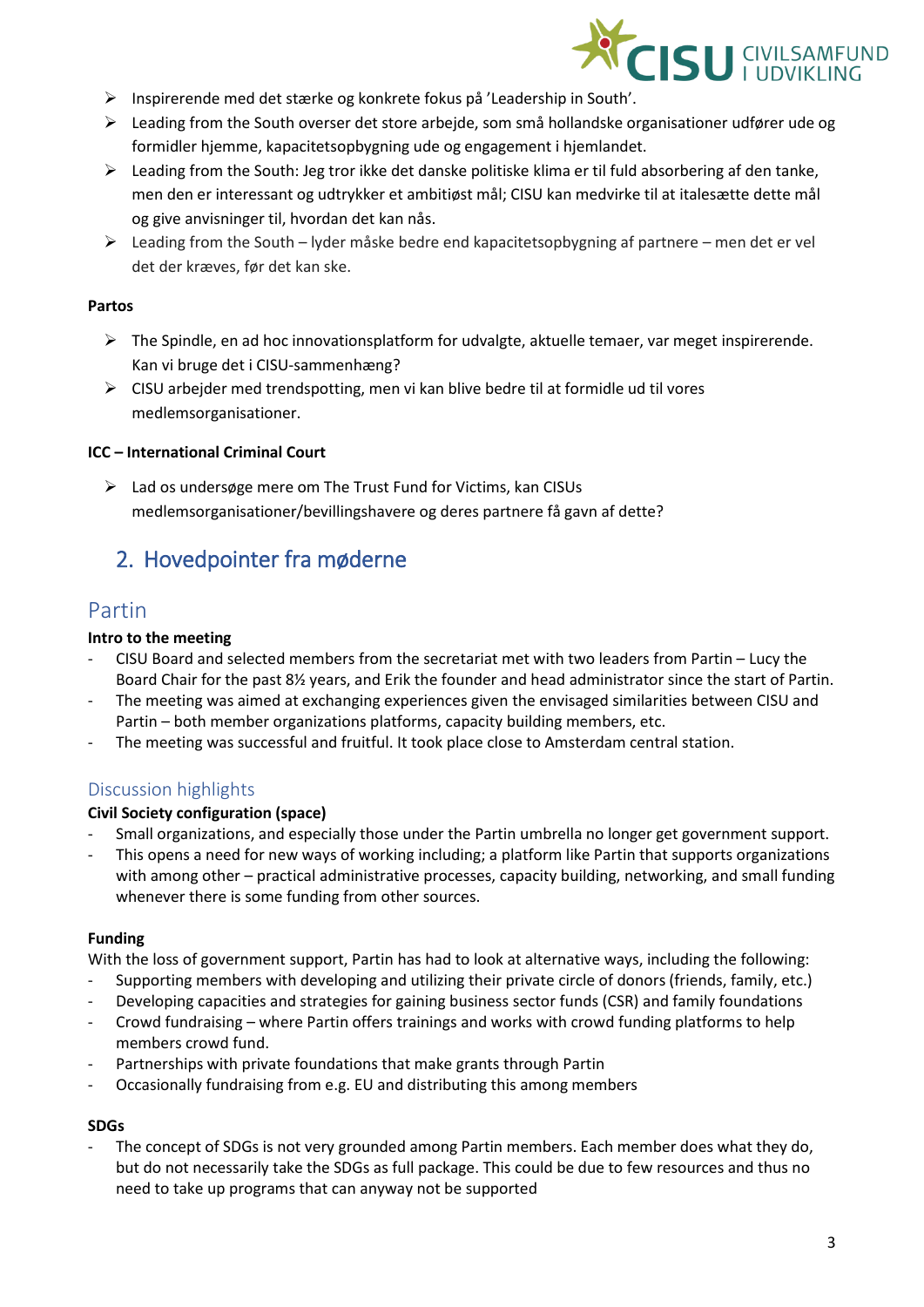

- But Partin has translated the SDGs into Dutch to enable members follow along

#### **Partnerships**

- Partin goes into partnerships with family foundations that make grants through the platform
- Partnerships with crowd funding platforms to make funding for members
- Partnerships with other service providers like accounting software firms, auditing firms, legal support services etc. to make these issues easier and cheaper for members organizations

### **Volunteerism**

- Partin members are volunteer based and volunteers are thus one of the major resources in the CSO context
- Partin has experienced seeing volunteering and volunteers as more useful when they have specific roles over a specific period e.g. Project based, Activity based, Role based

#### **Advocacy**

- Partin does not directly carry out advocacy (towards the government)
- Concentrate on supporting members to avoid context disturbing administrative rules, simplification
- Produces policy guidelines and info toolkits to enable members build knowledge about their context

## Main take aways related to CISU

- Partnerships with foundations to facilitate granting
- Partnerships with service provider crowdfunding platforms, accounting systems etc.
- We (CISU/Denmark CSOs) are lucky to have the space to advocate, but maybe we use it too little!
- Peer-to-peer funding mechanisms that facilitate members to learn from each other
- Interesting to see the constant update of tool kits and policy change information to members
- A motivating concentration on alternative funding could be a good thing for CISU members

## More detailed notes

### **About Partin**

- Partin is platform of civil society organizations (mainly classified as small). Has headquarters in Amsterdam with memberships across the country (Holland).
- The membership is at around 345-member organizations
- Mainly funded by membership contributions set at 60 Euros per member
- Does not get any government subsidies at all.
- They seek funding from other channels like foundations and EU, but not the Dutch government that decided not to give subsidies to CSOs other than those selected into the 25 programs.
- Members of Partin are limited to organizations or associations that have been duly registered and acknowledged by the government as NGOs.
- Partin members work across the globe and with development aspects

### **Parting motivation**

- Netherlands is a "community country" as Lucy says. She refers to the idea that people are very much pulled to creating/starting associations and trying to do associative activities in their communities.
- So, with this kind of enthusiasm, but with the down side of people not knowing how to navigate the complexities of running organizations (registration, legalities, laws governing, administrative difficulties, rapidly changing context, etc.), it makes Partin a platform needed by the members
- There is a strong sense of co-working and knowledge sharing within the Dutch civil society space
- Small voluntary organizations still have the favour of the public
- The drop of government support has forced members to become more innovative and resilient, so many organizations that survived the first years after the end of government support come out more grounded and these keep Partin relevant.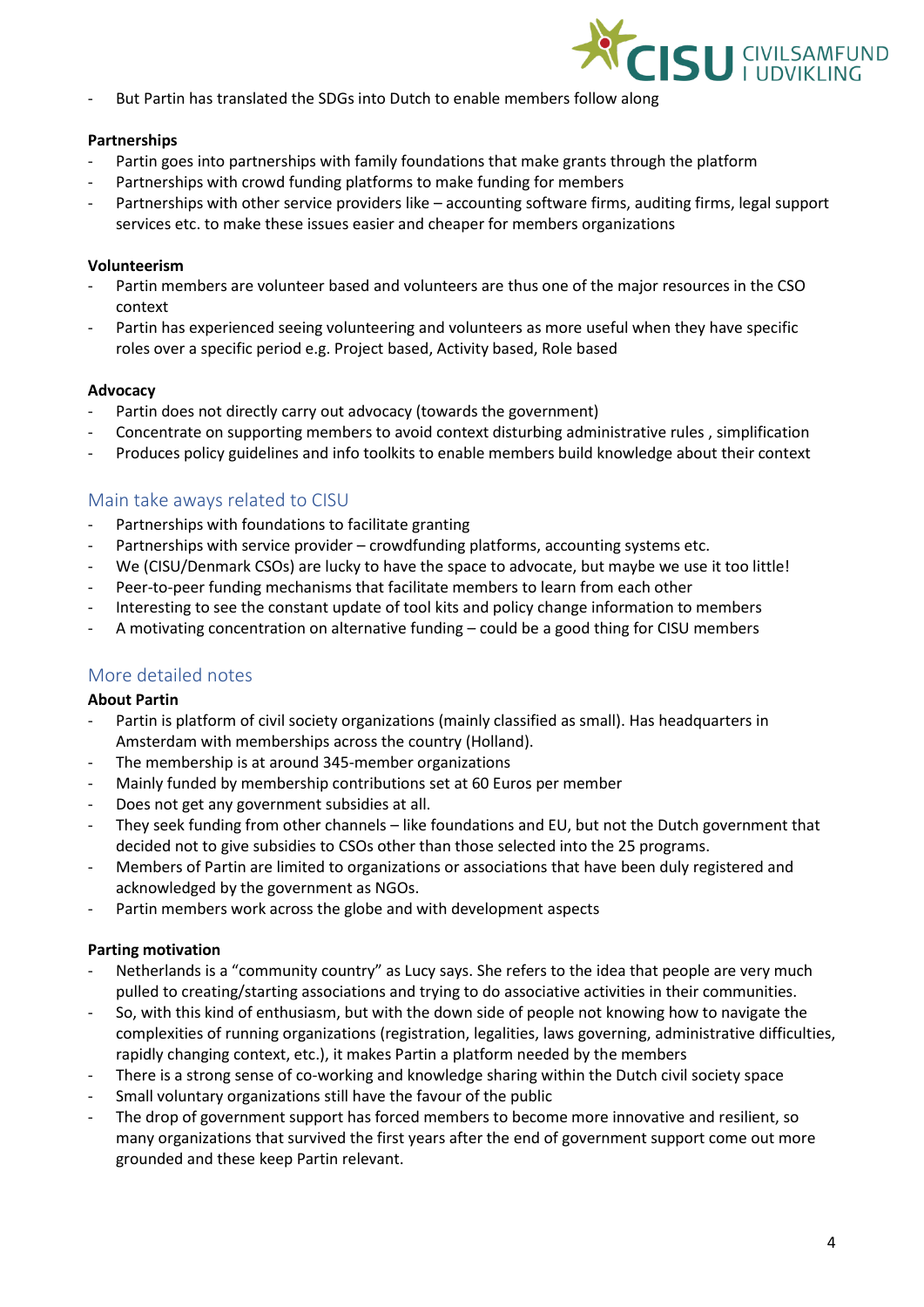

### **Key services offered**

- Support of members around many things that are law related, and interpreting the legal requirements and caveats for the members
- Capacity building of members in how to start, grow and sustain their organizations (basic hands on training – e.g. How do you make a strategy or business plan?).
- Do membership information and knowledge development about what is happening in the civil society space – including developing of guidelines and toolkits on the most critical topics
- The toolkits developed are also shared wider beyond the members. The idea is to facilitate that other CSOs not under their network can both take advantage of the knowledge but could in the long run see the need to join into Partin.
- Partin has also gotten into working with a certifying company that grants members a logo of good practice, and this supports the certified members in having a good public image and maybe make it easier for their fundraising and member recruitment.
- Partin has networked itself into some private foundations that find it beneficial to make their grants through the Partin network. This has happened through 9 years of visibility and lobbying.
- The Partin grant distribution is a combination of many processes but most interesting was the idea of peer project review. When members apply for grants, they are clustered into groups that then hold peer Skype meetings and critique each other's proposals/projects. They then select a given number of the seen as best and send them to Partin/the funder (if a foundation) for choosing the final recipients.
- The above process was noted as reducing competition among members and create peer learning instead
- The peer proposal review is also successful because the matching of peers is done in a way that each has at least a 50% success chance. Thus, even though not successful, their proposals come out much stronger on the other side.

### **Most relevant growth factors**

- Helping members with practical things how to run & grow your organization (tool kits, trainings etc.)
- Facilitating others to get stronger
- Connection to private foundations that occasionally make grants to members
- The peer-to-peer grant assessment methodology that facilitates peer learning and confidence in each other's honesty and commitment to community development

# Partos

## Deltagere fra Partos

Anne-Marie Heemskerk, Manager, Knowledge and Effectiveness Jesse van der Mijl, Innovation Facilitator Silvia Gomez, Communications (er åbenbart siden erstattet af Sera Koolmees)

## Fakta om Partos

- Membership body for more than 100 Dutch development NGOs organisations working in international development.
- Initiated in 2004 by over 60 Dutch civil society organisations with the aim to establish a strong voice towards the government and other parties.
- Partos organises a wide variety of activities and programmes on topics such as *quality assurance, innovation, learning* and *the public perception of development cooperation*. Furthermore, Partos supports its members in improving their efficiency and reduction of costs through [Shared Services.](https://www.partos.nl/en/leden/voordelen-lidmaatschap/shared-services/)

### **Anne-Marie Heemskerk** about the current strategy of Partos:

Concerning partnerships, Partos wants a mind-shift in the member organizations from a previous

• focus on own interest -> towards an inclusive approach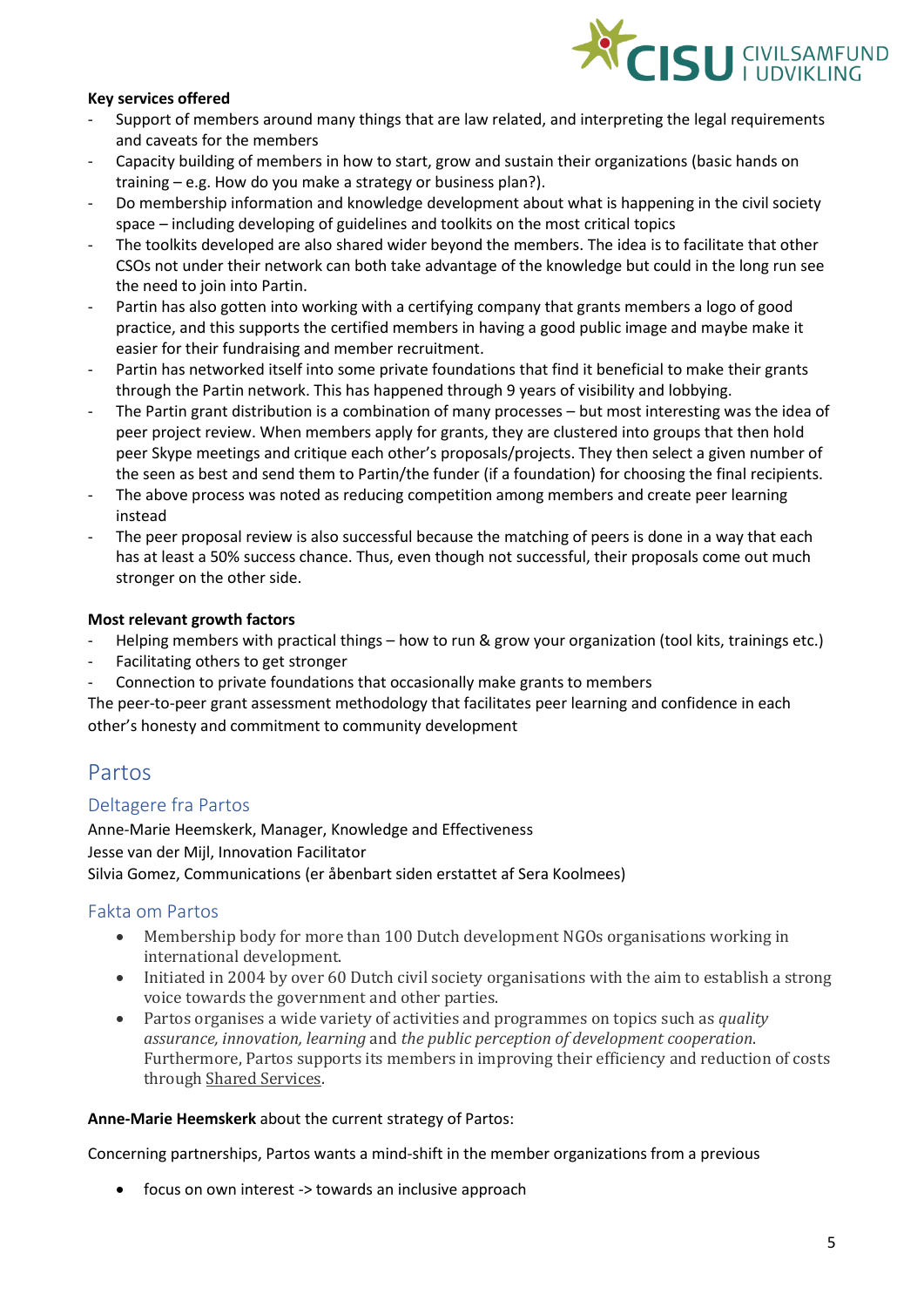

- focus on scarcity -> towards a focus on abundancy
- focus on an institutionalized, "corporate" thinking approach to funding -> towards a focus on connective capacity and complimentary skills
- focus on competition among organizations -> towards a strengthened focus on a joint effort to enlarge the CSO space available

"Although conditions are favorable for CSO organizations, funding is easier to obtain if you have formed the right strategic partnerships".

"Only the larger organizations will survive in the battle for funding, if we do not strengthen the small organizations' capacity to form such partnerships".

# Fakta om Spindle

- Spin-off from Partos initiated with the objective to utilize the innovation potential amongst the Dutch organizations and their southern partners. Want to translate the abundance of ideas into innovative approaches and solutions.
- Their strategy is to focus on four themes: civic power, inclusion, new forms of cooperation and the innovative use of data.
- Wanted to take a step towards transferring of power to the south.
- The Spindle is financially made possible by a grant from the Ministry of Foreign Affairs. The grant secures a 5year programme with a twofold objective: connecting and empowering innovators in inclusive and sustainable development – and creating an ecosystem that thrives innovation. *The Spindle supports ideation, facilitates innovation, showcases successes, monitors trends and builds and facilitates an online and offline community.*

### **Jesse van der Mijl:**

Funding to the Spindle organization:

- 50% private funding
- 50% govt. Funding

2 and a half years ago, this programme started based on a need from Partos to change their strategy to a more transformational approach.

### Spindle:

- launches calls every year for ideas and innovation initiatives. The initiatives are showcased at the Partos Innovation Festival
- offers opportunities for organisations and social entrepreneurs to test ideas and set up pilot projects
- organizes summer labs
- hosts monthly future sessions, where innovators can present their ideas and network, with the objective of
	- o translating trends into concrete applications
	- $\circ$  physically locating people who need help and help them connect to those bodies who have resources (organisations, investors, politicians etc)
	- o help strengthen the self-esteem of innovators

### Methods of Spindle:

- to give out lottery tickets as prizes for locating innovative people around individuals
- to hold awards ceremonies to tie the above initiatives together
- to use open calls/crowd funding methods/state-of-the-art use of data collection to locate both needs and resources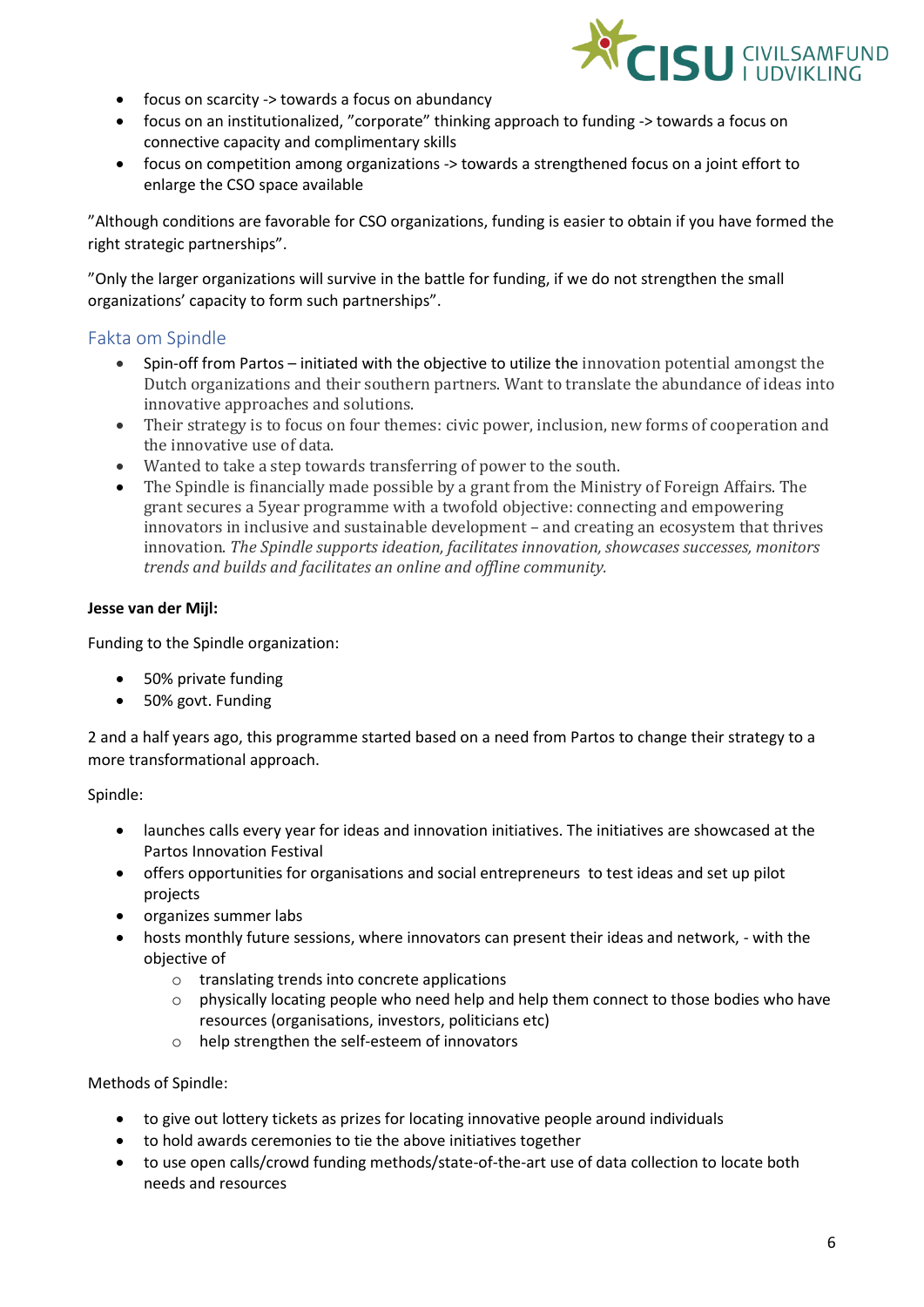

# The Dutch Ministry of Foreign Affairs – Mrs. To Tjoelker, Head of Civil Society Division

The current Dutch policy framework for development cooperation aimed at the civil society is called **Dialogue and Dissent (D&D)**. It presents a shift in focus in a Dutch context that used to be more directly aimed at poverty reduction through service delivery but now aims at *tackling the root causes of poverty and (gender)inequality through lobby and advocacy*.

The **political role of CSO's** is key although it is recognized that the traditional top-down, logical framework approach is also present within and outside the Ministry and thus the D&D incorporates elements of both approaches.

When asked to the strategic thoughts behind the lack of small scale CSOs in the Dutch approach to development cooperation, the historical landscape of NGOs was mentioned. Four large NGOs dominated the scene and some funds were distributed from these large NGOs towards smaller NGOs. In the 1980's NGOs like Plan demanded direct funding which became possible when the ODA was opened up to all in competition. Tender programs:

- 1) MFS 1 where the MoFA had 40 different partners
- 2) MFS 2 with max 20 alliances.
- 3) D&D
	- a. The MoFA has a strategic role in the projects.
	- b. There are 25 partnerships (single NGOs or alliances)
	- c.  $€ 1$  bn. (korrekt??)
	- d. Demands;
		- i. track record
		- ii. vision (ToC)
	- e. Policy instruments
		- i. "Leading from the South"  $E10$  mill. /year
		- ii. "Strategic Partnerships for dialogue and dissent" 25 partnerships (€185 mill. /year)
		- iii. "Voice" €10 mill. /year
		- iv. "Accountability Fund" €50 mill. /year (Embassy level)

The embassy level constitutes a challenge to live up to the aims of D&D.

**FUTURE:** more southern led development projects. It is time for the North to step back. The role of Northern NGOs = hold governments accountable.

Does **NATIONAL INTEREST** not guide the Dutch development aid as we see in Denmark? The myth of the white saviour must be dismantled. In The Paris Declaration the problem was that the governments of the south presented them as owners of development and governments of the north accepted this – the civil society was forgotten in GOV  $\rightarrow$  GOV development.

### **Leading from the South:**

- **1)** strong pressure from women's movements to have this instrument (the former minister came from the women's movement)
- **2)** 4 funds that made the frameworks themselves
- **3)** similar monitoring systems
- **4)** enable civil society to navigate the donor system
- **5)** "leave no one behind" focus
- **6)** different mechanisms to enable the civil society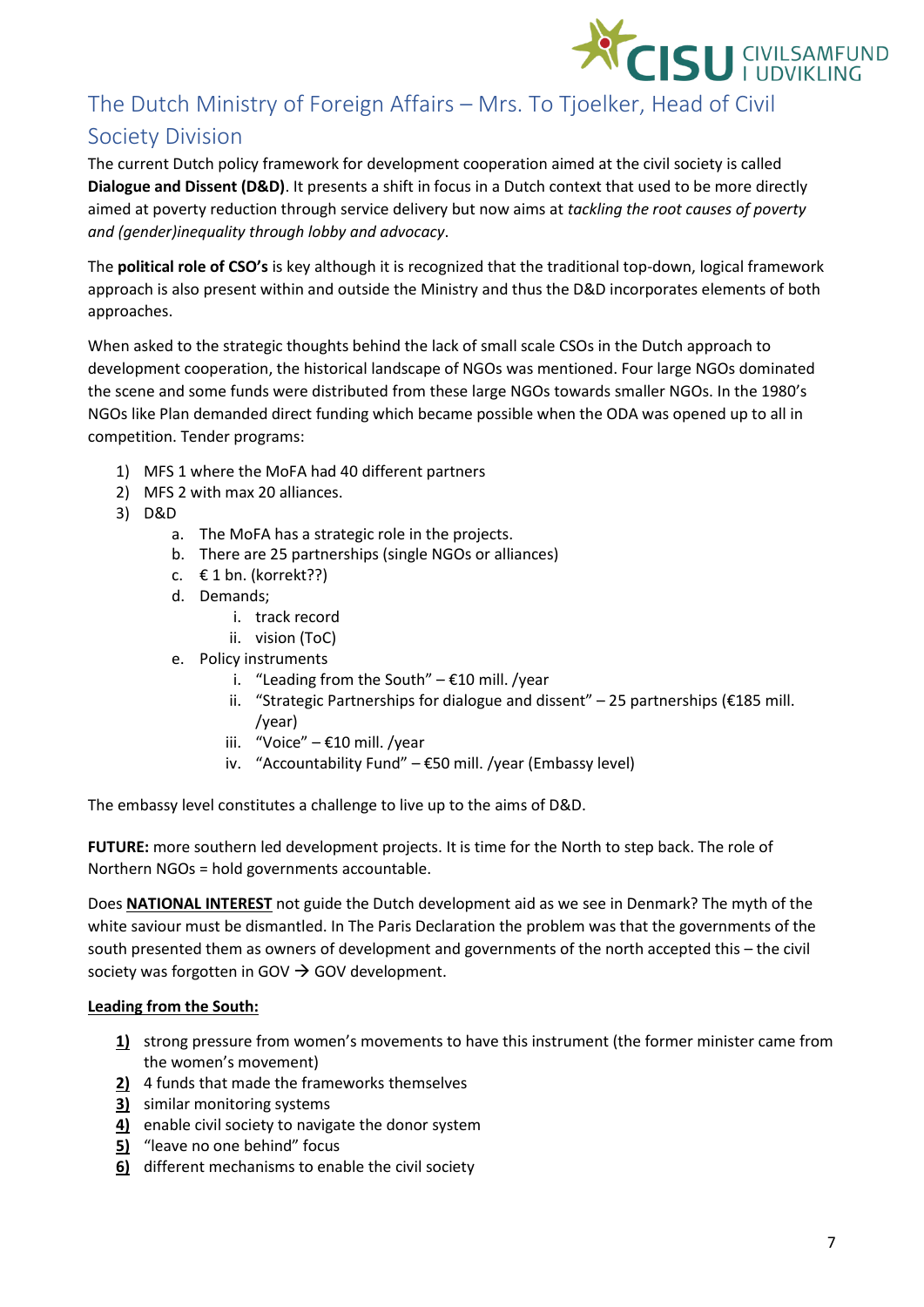

### **ROLE OF CSOs**

It is discussed whether advocacy/lobbying is the only task for CSO's – maybe some service delivery can be accepted…

Perceived risks of the South lead interventions; 1) legitimacy when organisations in the south grow fast and distance itself from the constituency – how is the accountability maintained. 2) Safeguarding.

In middle income countries innovation and inequality are important.

Attitude towards private initiatives like Partin; the projects are not likely to be funded by the MoFA but perhaps the networking activities could be.

# International Criminal Court (ICC)

ICC har været i funktion siden 2002 i forbindelse med indførelse af Rom-traktaten af 1998. ICC er beliggende i Den Haag i Holland. Det er ikke et FN organ, men fungerer selvstændigt med kontorer i forskellige lande, hovedsageligt i eller nærved de lande, hvor der efterforskes i sager. Der ligger sager inde for folkedrab, forbrydelser mod menneskeheden, aggressions-forbrydelser og krigsforbrydelser. ICC er den sidste instans, der kan søges om retfærdighed igennem, når alle andre muligheder er udtømt, og kun enkeltindivider kan anklages og dømmes.

Budgettet er på ca 1,1 [mia.d.kr](http://mia.d.kr/) om året. Der er blevet dømt 8 personer og blevet ført 26 sager.

ICC arbejder sammen med civilsamfundet vedrørende indhentning af vidneudsagn og lokal viden generelt i de områder, der undersøges, samt til oplysning om ICCs formål og brug i hele verden. Dette foregår hovedsageligt igennem enheden Office and Registry på feltkontorerne ude i verden.

# 3. Opsamling på turen fra hver deltager

Claus: Det var dejligt at møde meget engagerede mennesker alle tre steder; hvor det også var muligt at have en åben dialog med dem alle. Jeg er overrasket over den skelnen, de gør imellem de forskellige grupperinger, som de arbejder med. Skelnen imellem private initiativer. Det var tydeligt, at der er stor forskel på, hvad hhv. Partin og Partos arbejder med. I forbindelse med mødet i Udenrigsministeriet blev det klart, at de i Holland arbejder ligeså meget med agendaer som derhjemme, men måske er de mere progressive her – på nogle områder, hvorimod der er andre områder, hvor de ikke er lige så langt fremme som i Danmark; hvilket selvfølgelig også bunder i en forskellig historie. Det har været interessant at være i et land, som på så mange parametre minder om Danmark.

Katja: Det var nogle meget inspirerende og engagerede folk fra Partin. Noterer sig særligt, at Partin ser alle foreninger som potentielle kunder eller nogen, som kunne få gavn af deres ydelser. Det kunne man overveje, om man også kunne gøre mere i CISU. De/Partin snakkede om at skubbe folk væk fra tanken om at være konkurrenter til at føle sig som kollegaer i stedet – det vil sige hjælpe hinanden til at skabe nogle bedre projekter. Meget spændende at høre om hjemmesiden<https://www.kleinegoededoelen.nl/> - en måde at hjælpe med at kommunikere resultater. I forhold til besøget i Udenrigsministeriet var det spændende at høre om, hvordan det havde tvunget nogle til at skabe alliancer, som et resultat af, at de havde ændret tenderen for at få midler. Dette kunne vi også tænke over – at vi selv kan tage større initiativ til der dannes netværk, så man lærer noget af hinanden. Dette besøg gav desuden anledning til at reflektere mere over den danske NGOs rolle i projekter nu og fremover – jf. South Lead Development, som hun talte meget om.

Andrew: Det har været en meget interessant tur. Spændende at se, hvordan de andre aktører på mange måder gør det samme, men på meget forskellige måder og er ligeledes opbygget meget forskellig. Partin; De var meget ydmyge og ærlige; og var indforstået med, at regeringen ikke vil støtte dem, og så arbejder de videre med de muligheder, de har. Dette er sådan fortalervirksomheden starter. Det er interessant, at de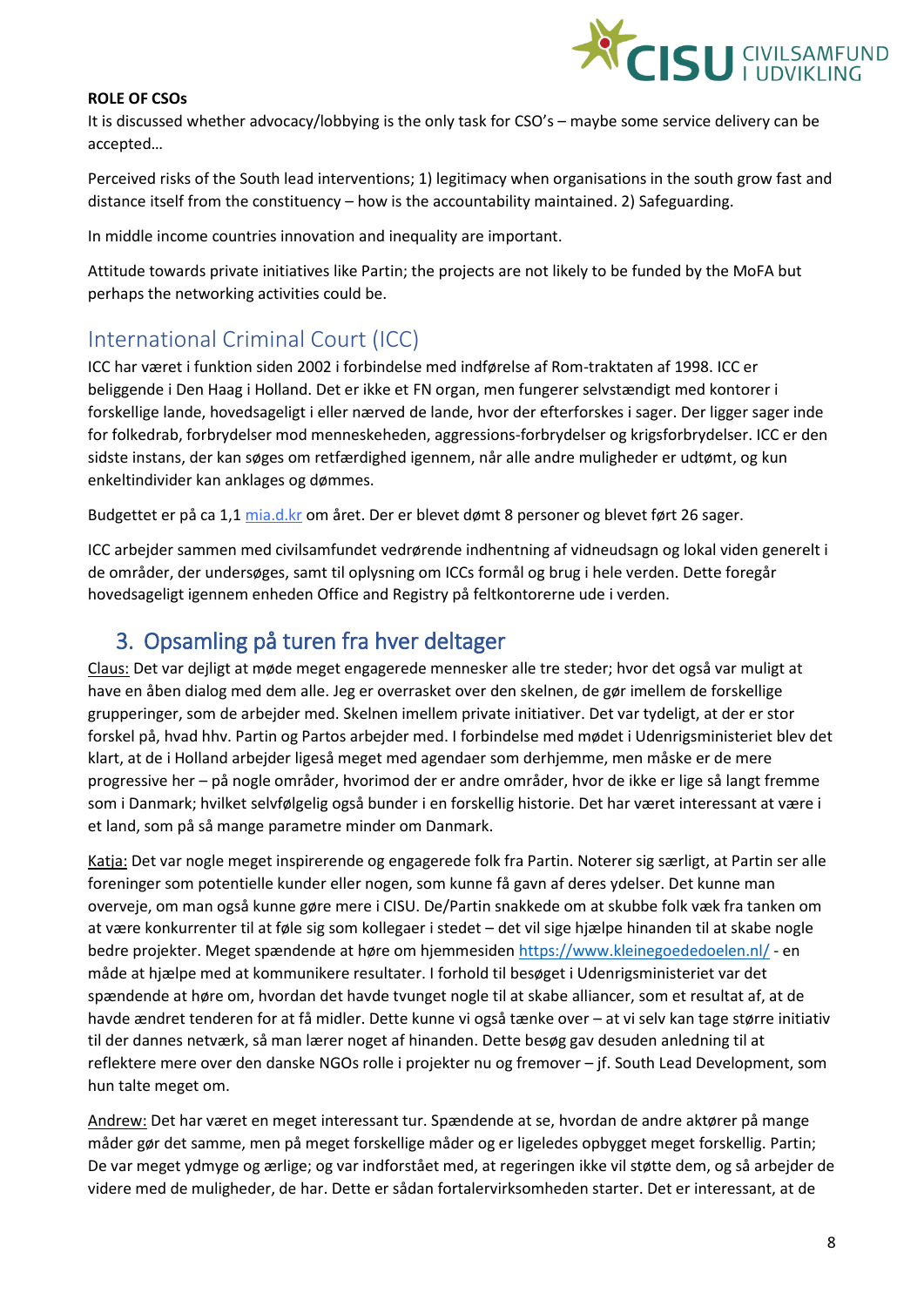

kapacitetsopbygger og arbejder for fremtidige muligheder. Det var desuden interessant med Partin diskussionen omkring at engagere medlemmerne i, hvor de ser organisationen gå hen. Mødet i Udenrigsministeriet: Her var det særligt interessant med diskussionen omkring organisationerne, som vi definerer dem, og på den anden side sociale bevægelser. Et spørgsmål man kunne stille i den forbindelse er: Hvordan kan vi i CISU reflektere over sociale bevægelser? Dette er interessant, fordi vi har måske ikke en helt klar forståelse af sociale bevægelser. Da vi snakkede om fortalervirksomhed med Partin i går, handlede det på sin vis også om sociale bevægelser. Der er et aspekt af fortalervirksomhed her også. To Tjoelker var meget passioneret; det var tydeligt, at hun var engageret i arbejdet. Det var rigtig godt at se, at selv inden for ministeriet er der nogen, der er så passioneret. Generelt en meget god tur, meget interessant.

Helle: Det har været hyggeligt og rart at være af sted og lære hinanden at kende – også de forskellige organisationer vi repræsenterer hver især. Angående møderne: Det er altid spændende at se, hvordan organisationer agerer i den verden, de bliver sat i. Partin var meget inspirerende; de udnyttede de muligheder, de havde. De lavede en strategi og handlede ud fra den. Meget flot så meget kapacitetsopbygning de lavede for deres medlemsorganisationer. Ideen om peer-group-samarbejde på Skype var rigtig godt – at bringe folk sammen. Det var en rigtig god ide og er også der, hvor verden går hen. Meget gode praktiske tiltag. Ved Partos lagde jeg særligt mærke til, at de var meget rundt om mange hjørner – de tog mange emner op. Diskussionerne omkring innovation var interessant – umiddelbart, vil jeg mene, satte de for faste rammer omkring innovationsarbejdet. Jeg tror faktisk, der var meget mere innovation i Partin end i Partos – kreativitet er vanskeligt at sætte på skema eller presse ned over folk. Det handler om at identificere de problemer, der er for folk, og så handle på det. Udenrigsministeriet: Hun var pragtfuld at høre på. Man kunne mærke, at hun har enormt stor erfaring. Jeg er enig i, at vi skal sende mere magt/lederskab til Syd. Nogen gang kan der ske meget mere ved ikke at være for kraftigt styrende fra toppen. Der bliver udvist meget mod i syd. Den hollandske politiske virkelighed er ikke så fjern fra vores egen. Private initiativer og en liberal regering. Samt diskussionen af den centrale styring heraf. Der er stadig mange åbne spørgsmål, men det er interessant at kigge på.

Runa: Partin: Jeg var meget fascineret af crowd-funding, "kleinegoededoelen", mv. Det var rigtig godt, men også enormt skrøbeligt, hvor det stod og faldt med én mands arbejde. Meget spændende at Partin blev ringet op af fonde. Partos: Awards, Innovation, Idé-skabelse – meget spændende at se på det på nogen nye måder. Det var inspiration til at støtte processen med idé-udvikling og nytænkning. Med respekt for, at det tager tid, er svært og kan fejle. Mødet i Udenrigsministeriet: Jeg var imponeret over at høre, at der gives 1 mia. euro til civilsamfundet i Holland. (var det årligt eller over en periode?). Det er tydeligt, at de små organisationer ikke er inde i tankerækkerne. Det virker ikke engang til, at det er noget, der er taget stilling til. Tilføjelse til planlægningen af næste studietur: Det ville være interessant at besøge medlemsorganisationer næste gang. (Erik tilføjer også her: Vi skal også besøge det politiske niveau).

Vibeke: Det har været en god tur, hvor der også har været god tid til at tale med hinanden og udvikle videre på nogle idéer sammen. Til en anden gang, vil det være godt at være skarpere på, hvad vi gerne vil spørge ind til på vores møder, udvælge emner. Ift. indholdet: Partin; Interessant at høre om deres kleinegoededoelen-hjemmeside, hvor medlemsorganisationerne har deres egen side til at fortælle resultater på. CISUs verdenskorts historier er rigtig gode, hvilket godt kunne danne grundlag for disse historier. Det ville bidrage til at få de små organisationer gjort synlige. Det kunne også være en måde at udbrede Initiativprisen, via sådan en hjemmeside, så den også blev mere synlig. En anden ting, vi kan lade os inspirere af, er The Spindle og Innovation Lab – hvor vi måske ikke skal sætte det i så faste rammer, men jeg synes Partos prøver mange nye ting, som vi også godt kunne afprøve. Det ville være spændende at sætte nogen sammen til at kigge på en problemstilling. Også deres fokus på trend spotting. Der bliver selvfølgelig lavet trend-spotting i CISU, men måske kunne vi gå videre med kommunikationen omkring dette? Det er også vigtigt at se på CSO'ernes roller i de nye trends – Leadership in South – det er godt, men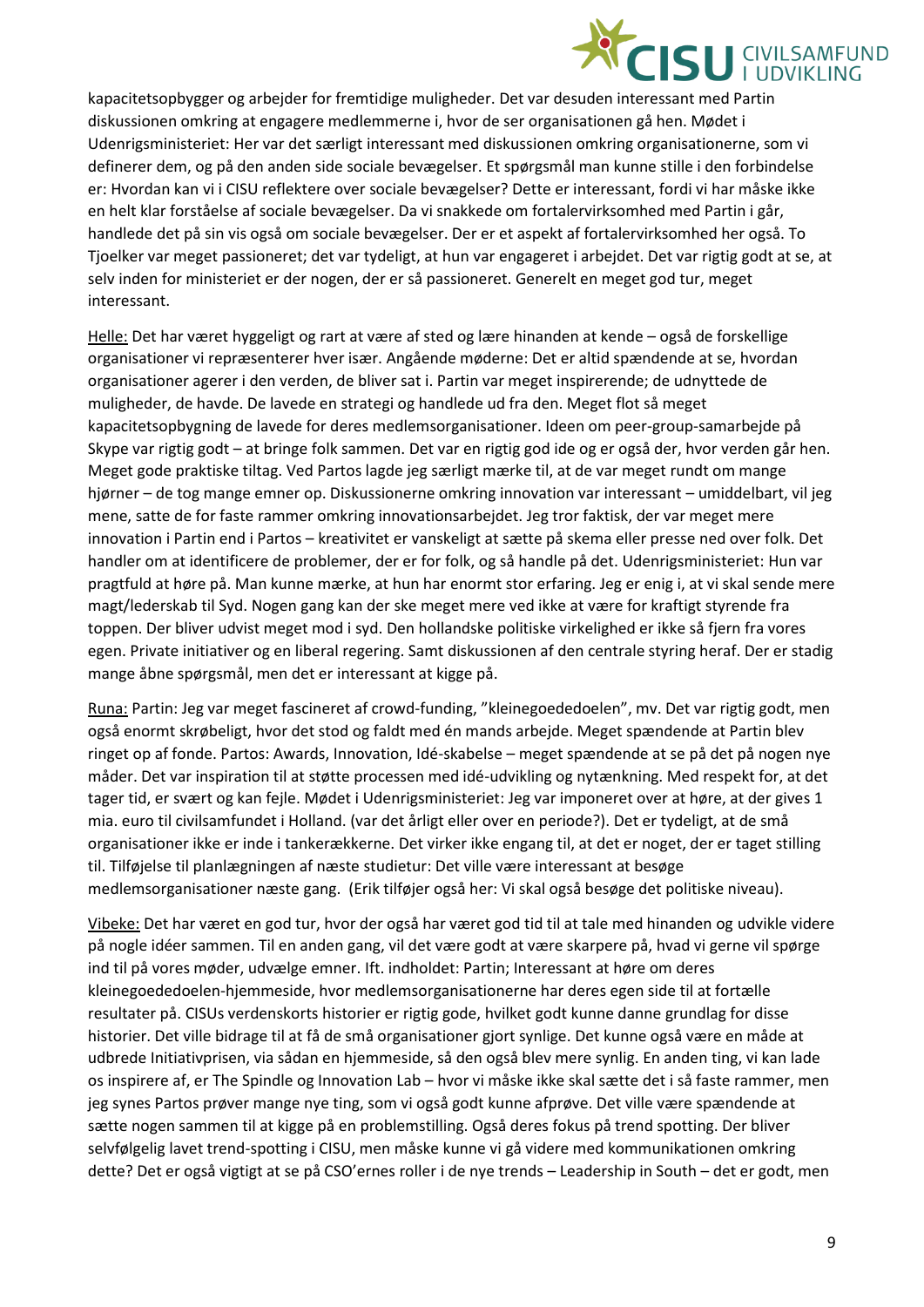

måske ser de ikke i Holland, hvordan det virker i Danmark, at en masse organisationer er aktive i det globale arbejde. Små organisationer, som laver store resultater ude og formidler hjemme.

Erik: Jeg er enig i meget af det, der allerede er blevet sagt. Mødet i Udenrigsministeriet: Jeg er særligt overrasket over, hvor lidt de overhovedet har tænkt omkring de små organisationer. Meget af det de laver er fremragende; der er rigtig mange spændende ting, men de tænker ikke de små organisationer herhjemme ind. Hun tog pointen til sig, omkring at det også er vigtigt, at vi ændrer adfærden herhjemme, når vi skal skabe udvikling i verden. Det er interessant med den værdilinje To Tjoelker satte frem omkring den feministiske bane. Dette skal vi også huske at blive mere markante omkring. Det er en vigtig at holde fast i, at de forskellige indsatser skal komplimentere hinanden og noget ikke nødvendigvis er bedre eller dårligere end noget andet. Det er vanskeligt at finde ud af, hvordan man laver god innovation - har vi konstateret. Vi er måske allerede innovative i vores tilgang og måder at arbejde på. Vi skal gentænke IATI tilgangen, på baggrunden af det der bliver sagt hos Partos. Det kommer til at have betydning, hvilke krav vi stiller til processen, så IATI også kan blive brugt positivt. Jeg er desuden blevet opmærksom på, at de har fat i en bølge omkring start-ups, som vi ikke har formået at fange. Det er jo faktisk start-ups, som svarer mere til vores medlemsorganisationer. Noget af det vi har lært fra Partos retter sig også til Globalt Fokus – deres innovationstilgang har hidtil ikke virket gennemtænkt og hensigtsmæssigt. I forhold til samarbejdet med fonde, så er vi nok gået forkert ind i det; det er væsentligt at have fokus på de personlige relationer og netværk i denne sammenhæng. Jeg er enig med det hollandske ministerium i, at vi har brug for et endnu stærkere fokus på at lægge mere lederskab i Syd også for civilsamfundsstøtte på en række områder. Det er ikke i modsætning til også at arbejde med støtte via partnerskaber Nord-Syd for en del af støttens vedkommende, fordi det giver mening – også for den folkelige deltagelse og udbygningen af det gensidige bidrag – med nødvendigheden af også at arbejde i Nord og måske i særdeleshed for den ikke fuldt professionaliserede bistand.

Katrine: Det var en hyggelig tur – og jeg vil opfordre til heller ikke at lægge studieturen i skolernes ferie fremover (som det var sidste år). Spændende arrangementer. Troede diskussionerne ville være skarpere, så jeg vil foreslå, at vi laver noget mere forarbejde fremover, dvs. formøder inden vores aftaler. (Katja og Claus svarer hertil, at det var et bevidst valg, at der skulle være en mere løs struktur denne gang, hvilket også fremgik af studieturens ToR, eftersom der denne gang (som der ellers plejer at være) ikke var et bestemt tema for turen, mens der var flere områder, vi gerne ville afsøge.). Det er dog en god idé, at vi næste gang laver flere formøder forud for vores aftaler. Ift. de forskellige møder: Partin: Her synes jeg, der er en mulighed, som vi bør diskutere, ift. den certificering de fortalte om; så vi kan undgå nogle af de andre processer (fx CHS Certificeringen, som ikke rigtig bliver brugt, som den skulle). Vi bør lade os inspirere / kigge på deres kapacitetsopbygnings-materialer. Derudover var det interessant at høre om anderledes funding-muligheder. (Googleadds/grants, Family funds, Crowdfunding mv.). Partos: Det var et spændende møde; hvor jeg fik et nyt indtryk af, at de ikke er så tæt på CISUs model, som jeg troede. Jeg havde et indtryk af, at de mindede mere om CISU, fordi der løbende er så meget samarbejde med dem og i omtalen heraf. Det var derfor godt at lære dem bedre at kende. Derudover var der tre særlige ting, vi kunne lade os inspirere af ved Partos: Deres Trend-analysis, deres award-systemer, og deres Integrity-begreb – sidstnævnte kunne det være, vi kunne kigge igennem, som en slags tjekliste for vores egen Code of Conduct. Ministeriet: Her synes jeg det var ærgerligt, at diskussionen gik væk fra det strategiske plan, som vi havde snakket om på formødet. Take aways fra dette møde var en påmindelse om vigtigheden af at have styr på vores narrativ – særligt hvorfor det er vigtigt at have fokus på de små og mellemstore organisationer. Desuden bemærkelsesværdigt, hvor dygtige de var til Leave No One Behind (Voice). Og igen specielt, hvordan SDG'erne ikke fylder så meget, som vi kunne forvente.

Andrea: Fra Partin var der nogle spændende idéer til at facilitere MO'ernes diversificering af funding. Det var specielt at høre, at der er fonde som kontakter Eric for at få kontakt til deres medlemsorganisationer – og at de i den forbindelse valgte en gruppe MO'er ud, som så havde peer-group-sparring omkring ansøgninger til fondene. Findes der fonde, som ville være interesseret i at få en liste over relevante CISU-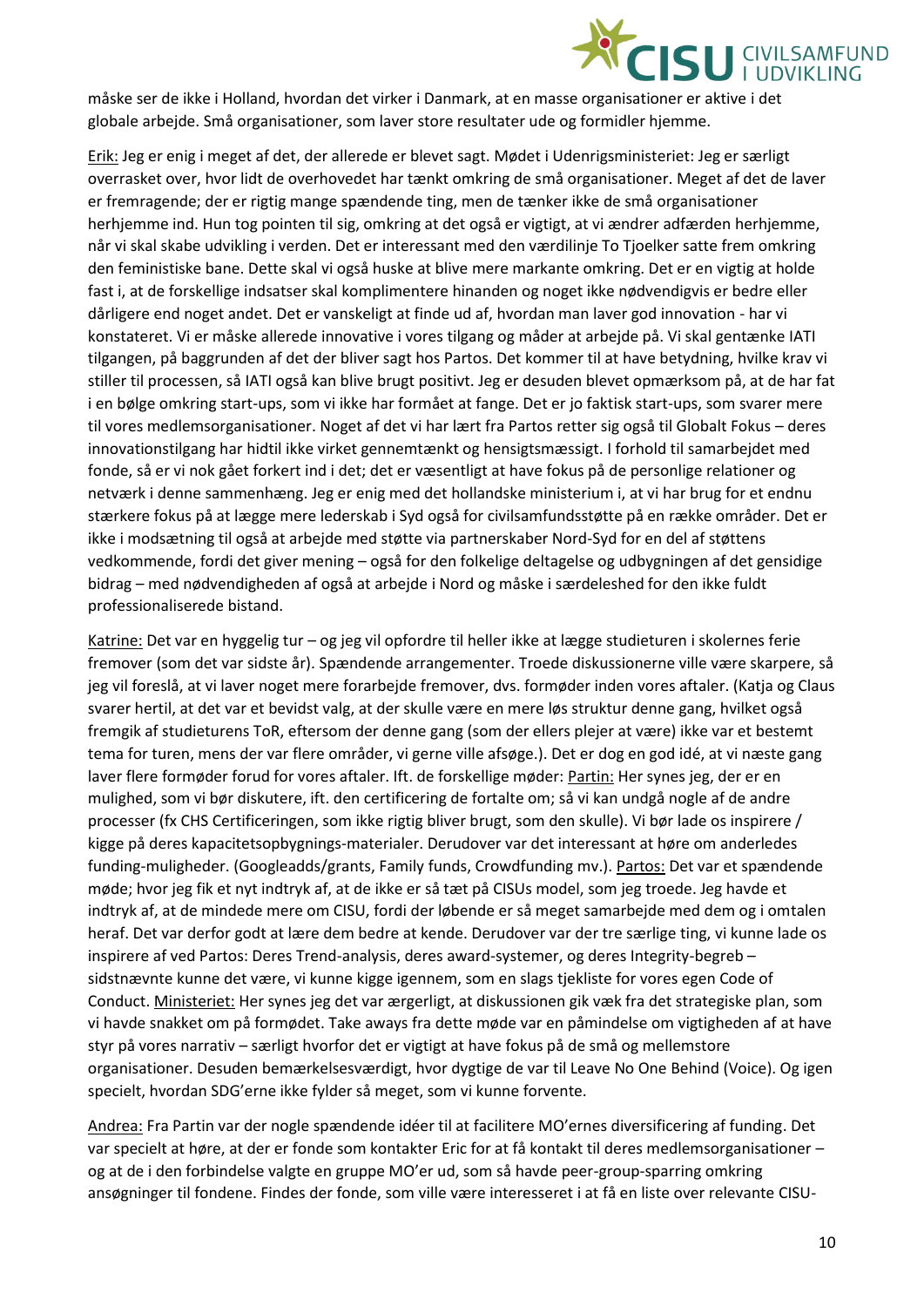

medlemmer? Kunne det være muligt/givtigt at facilitere netværksmøder mellem MO'er og fonde? Er erfaringsudveksling i ansøgningsprocessen noget, vi kunne arbejde videre med? Jeg tænker, det ville være relevant at kigge godt på både Partin og Partos' materialer og events, og se om der er noget vi kunne lade os inspirere af. Fx som en brochure til brug som reklame/information til potentielle medlemsorganisationer af CISU. Mødet med To Tjoelker i Udenrigsministeriet var enormt spændende, særligt hendes tanker omkring Leadership in South var meget inspirerende – men også fint at vi kunne rykke lidt på hendes opfattelse af det nationale folkelige engagement og vigtigheden af forandring og det folkelige engagement i HELE verden. Ved ICC var det særligt interessant at høre om The Trust Fund for Victims; hvilket det kunne være relevant at undersøge mere om.

Christoph: Det var godt som ansat at få mulighed for at komme lidt tættere på bestyrelsen. Både emnerne på møderne og samtalerne mellem møderne var rigtig inspirerende. Det i sig selv gør, at mine forventninger blev opfyldt. Indholdsmæssigt var det mødet med The Spindle (Partos), der var mest spændende for mig, deres fokus på innovation og beskrivelse af nye trends i udviklingssammenhæng. Kan vi bruge det til noget, f.eks. til en diskussion om vi ser de samme / lignende trends i Danmark? Hvordan definerer vi selv innovation, og bør vi have en mere direkte fokus på det også? Det er nogle af de spørgsmål, jeg sidder tilbage med. Derudover er jeg blevet inspireret i min funktion som ansvarlig for kursusgruppen og tager nogle ideer med hjem til diskussion i kursusgruppen, f.eks. om innovation og involvering af iværksættere.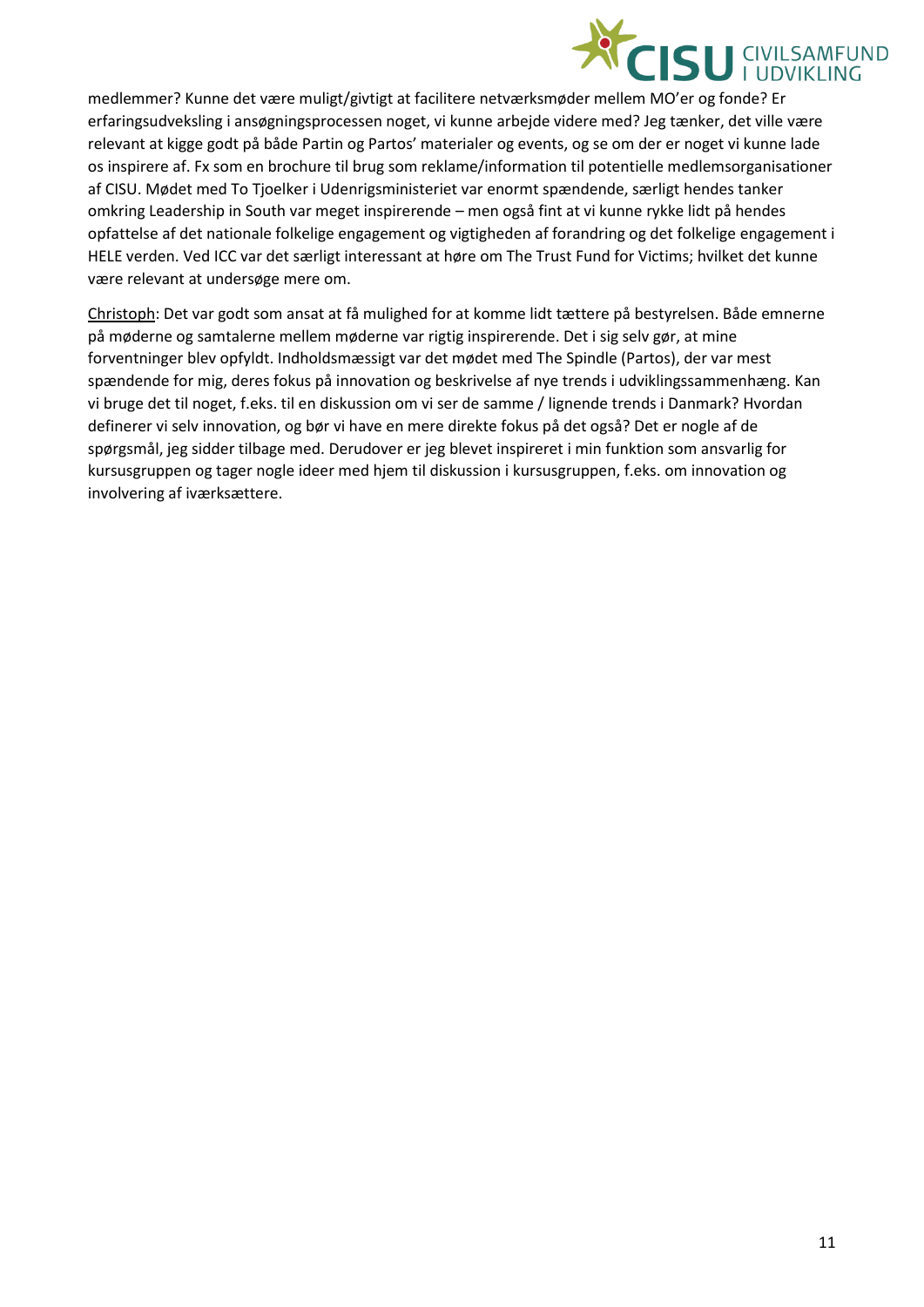

# **ToR for thematic visit to**

# **Holland 2018**

# **1. Background**

CISU's board visited Holland back in 2015 at a time when the governments in both countries had enacted sharp cuts to development aid. Things have changed since then as CISU have seen its funding from the Danish government partly recuperated, but also experienced that changing political interests mean ever changing parameters for its continued work.

In Holland the Ministry of Foreign Affairs also seems to be driving change (Eriks noter i bilaget "Noter cisu møde 13 06 18"). The Dutch civil societies coping mechanisms in relation to these changes and in the light of the cuts years back, is something of interest to CISU's board in relation to our engagement with the Danish government and our members.

The board has for the trip chosen thematic foci on Volunteerism, Dissemination of results, Partnerships and space, and Global trends, all of which will be part of the dialogues with the organisations we are scheduled to meet during the trip.

We will during the trip be meeting four different types of organisations with different degrees of connection to CISU already. Wilde Ganzen, Partos, the Dutch Ministry of Foreign Affairs, and PEP.

Wilde Ganzen is a rather old partner to CISU. Wilde Ganzen was the lead in the project on Reframing the Message, which CISU participated in and is now a member of the CISU headed EU funded project Frame Voice Report!. They are furthermore engaged in an exciting dialog Change the Game project with WACSI in West Africa. CISU is also cooperating with WACSI and has a staff member of WACSI in Denmark during the first week to conduct sessions on the topics of domestic resource mobilisation and shrinking space

Partos has a collaboration with the Dutch Ministry of Foreign Affairs around a project called The Spindle (https://www.partos.nl/the-spindle/) that focuses on global trends affecting CSOs. They are also part of the informal network Innovation for Change, which CISU also participates in. Partos is furthermore the anchor of IATI activities in Holland.

Through Jelmer Kamstra CISU has a good connection to the Dutch Ministry of Foreign Affairs and though he cannot himself have a meeting with us, he will help us with contacts to colleagues of his that can. An entry into a meeting with the ministry can give a view of the Dutch governments perspective on the changes that are occurring presently. This is an opportunity to get a perspective on CISUs collaboration with the Danish government and to hear what drives development in Holland.

PEP - Promoting Effective Partnering is a network that works with the slogan 'What will it take to unleash the partnering potential for the SDGs?'. CISU has no connection to PEP yet, so the trip is a great opportunity to meet with them to hear how partnerships are or can be brought to the forefront in working with the SDGs and as to how development aid comes in to play in connection to this.

## **2. Objective**

Our last trip in 2015 were focused on the major cuts in development aid that both Denmark and the Netherlands had experienced around that time. The objective this time is to engage in an open dialogue (like the member dialogue visits CISU's board and secretariat have done in Denmark) with several of the organisations visited on the trip in 2015 and one new organisation that was not part of the 2015 trip.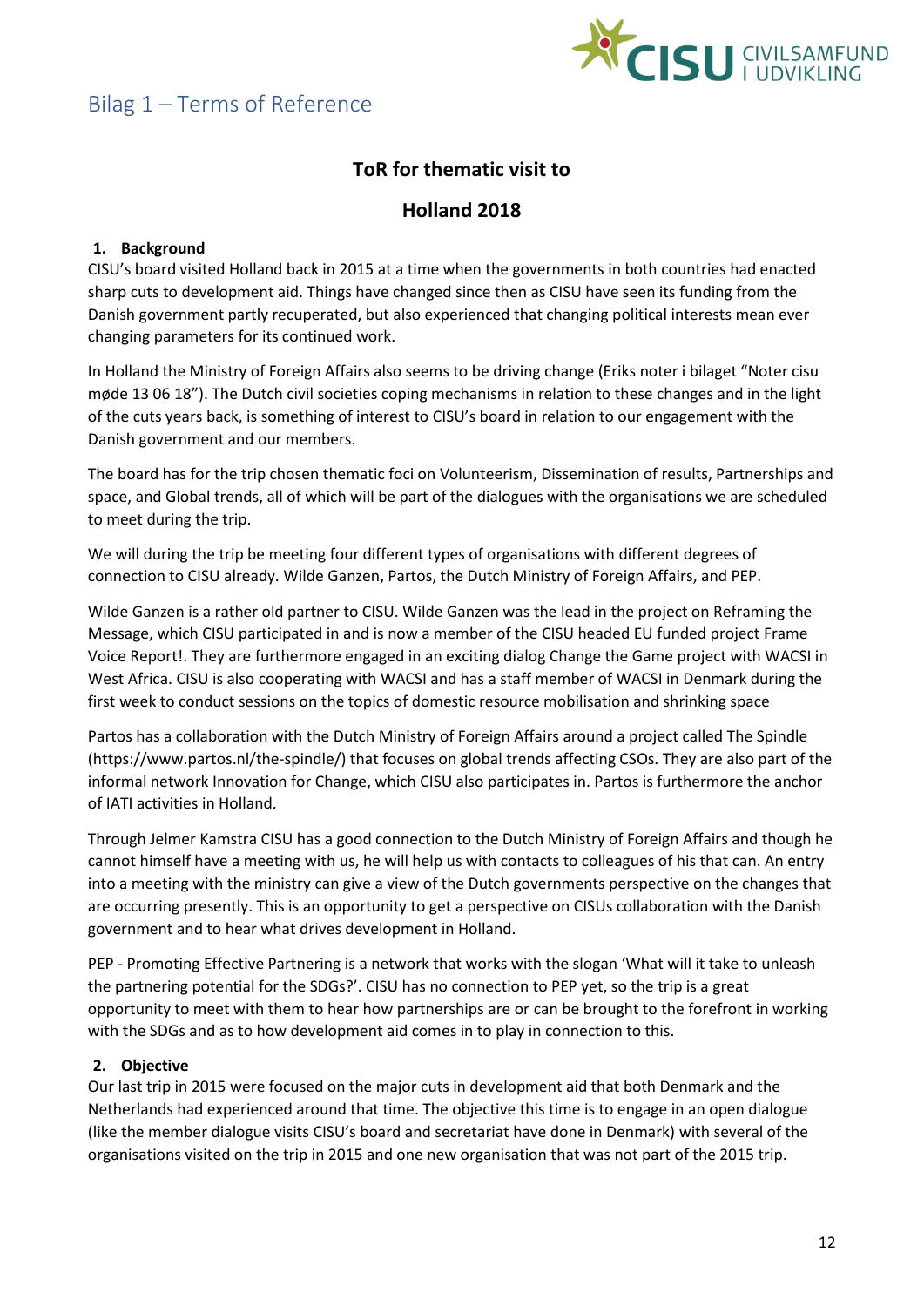

The focus of the dialogue will be on them, their present situation and how they view of the challenges and/or opportunities that faces development and aid work by CSO's in the Netherlands and globally. The individual organisations have different connections to CISU, as described in the Background, which creates a reference for what the Danish participants can focus on during the before mentioned dialogue.

# **3. Outputs**

A report outlining the main lessons learned from the visit to Holland.

### **4. Thematic issues for the visit**

Depending where the dialog takes us, thematic issues of interest is:

- Development since 2015 trip
- Volunteerism
- Dissemination of results
- Partnerships and space
- Global trends

### **5. Stakeholders to be involved in the visit**

Robert Wiggers [\(Robert@wildeganzen.nl\)](mailto:Robert@wildeganzen.nl) from Wilde Ganzen [\(https://www.wildeganzen.nl/\)](https://www.wildeganzen.nl/)

Address: Heuvellaan 36 1217JN Hilversum The Netherlands

Phone: +31(0)35 625 10 30

Bart Romijn [\(br@partos.nl\)](mailto:br@partos.nl) from Partos and The spindle [\(https://www.partos.nl/\)](https://www.partos.nl/) and [\(http://thespindle.org/\)](http://thespindle.org/)

Address: Ellermanstraat 18B 1114 AK Amsterdam Phone: +31 020 32 09 901

Jelmer Kamstra [\(jelmer.kamstra@minbuza.nl\)](mailto:jelmer.kamstra@minbuza.nl) from The Dutch Ministry of Foreign Affairs [\(https://www.government.nl/ministries/ministry-of-foreign-affairs\)](https://www.government.nl/ministries/ministry-of-foreign-affairs) and [\(https://www.government.nl/topics/development-cooperation\)](https://www.government.nl/topics/development-cooperation)

Address: Rijnstraat 8 The Hague

PEP – Promoting Effective Partnership [\(http://www.effectivepartnering.org/\)](http://www.effectivepartnering.org/)

### **6. Plan of work**

The method and activity for this trip is as follows. The activity are visits with meetings where we engage in dialogue with the Dutch institutions and organisations on their terms. The method will be the same approach as the member dialogue visits CISU's board and secretariat have done in Denmark, aiming to get a feel for the thoughts, dilemmas and changes that shape the present environment for Dutch civil society and foreign aid work.

### **7. Travel schedule**

Departure: Sunday evening on the 28<sup>th</sup> of October 2018

Return: Tuesday evening on the 30<sup>st</sup> of October 2018

Detailed information can be found in the trips travel program appendix.

### **8. Dissemination**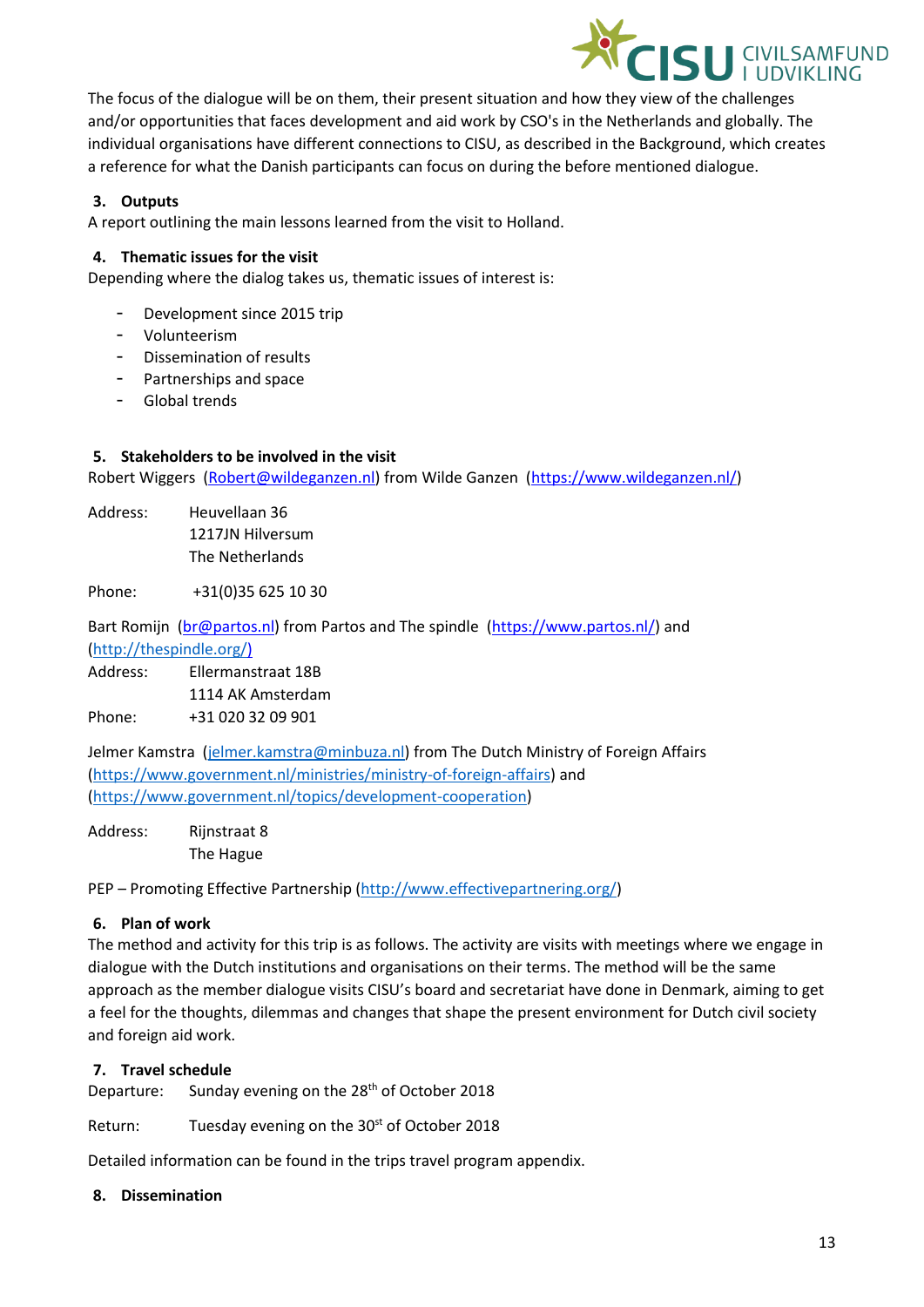

The report will be on CISU web-page. The members of the secretariat participating in the trip and the board will use the results from this trip in their continued work.

### **9. Budget**

|                                          | For 10 persons |
|------------------------------------------|----------------|
| Return ticket  DKK per person            |                |
| Local transport app.  DKK per person     |                |
| Hotel  DKK for two nights per person     |                |
| Per diem 509 DKK per day per person      | $\cdot$        |
| <b>Total</b>                             | $\cdot$        |
| 10. Contact details                      |                |
| +45 40 43 06 10<br>Katja Thøgersen Staun |                |

Claus Hedegaard-Jensen +45 30 11 99 20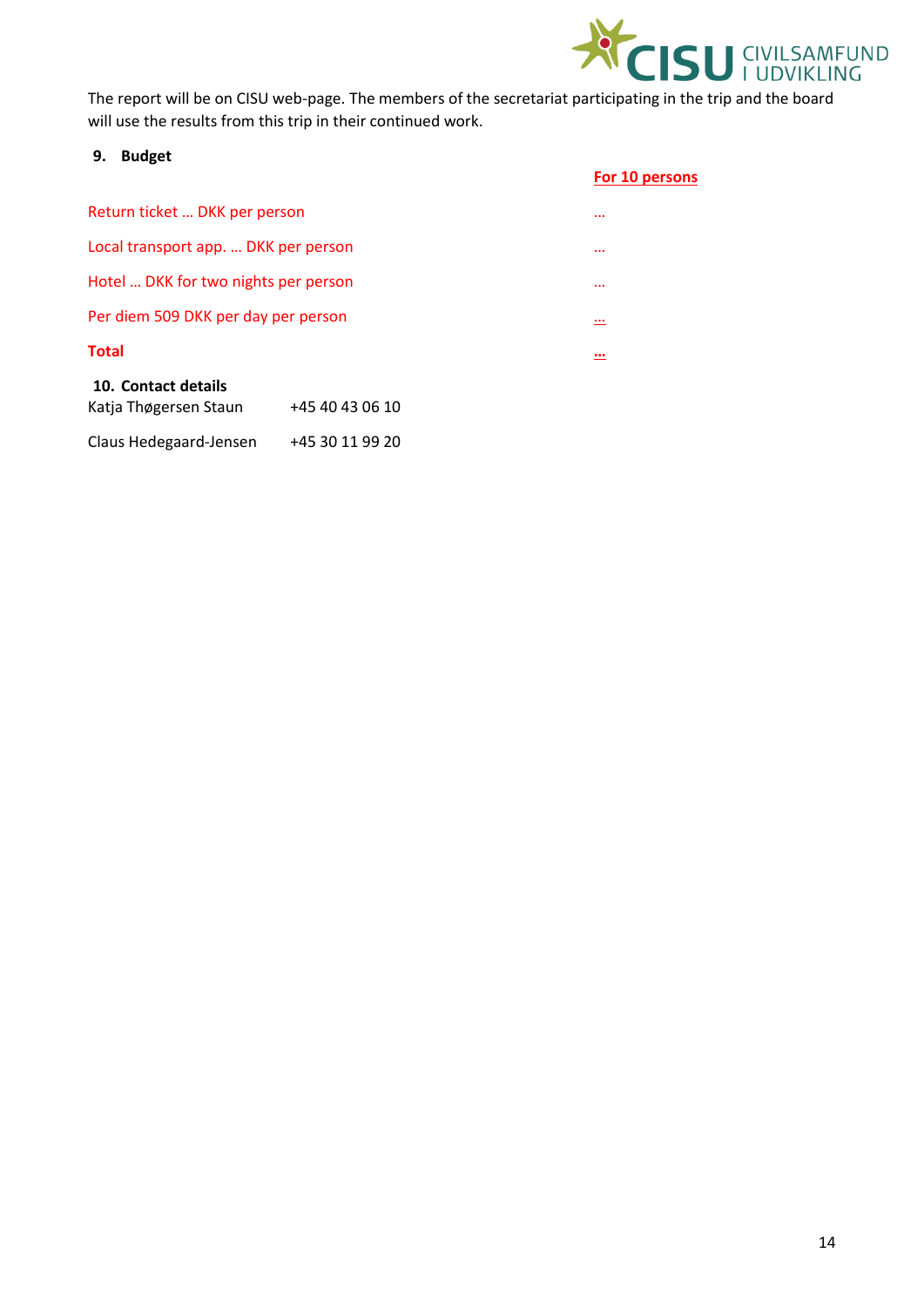

# Bilag 2 Agenda

| SØNDAG DEN 28. OKTOBER 2018                          |                                                                               |                                                                                                                                                                                                                                                                                   |                                                                                                                                                               |          |
|------------------------------------------------------|-------------------------------------------------------------------------------|-----------------------------------------------------------------------------------------------------------------------------------------------------------------------------------------------------------------------------------------------------------------------------------|---------------------------------------------------------------------------------------------------------------------------------------------------------------|----------|
| Tid                                                  | <b>Handling</b>                                                               | <b>Information</b>                                                                                                                                                                                                                                                                | <b>Adresse</b>                                                                                                                                                |          |
| På<br>bestyrelsesm<br>ødet<br>(Slutter kl.<br>18.00) | Info                                                                          | Katja og Claus<br>fortæller kort, hvem<br>vi skal møde og<br>bestyrelsen vælger<br>referent til de<br>forskellige møder.<br>Vær opmærksom på<br>udkast til rapport.<br>Katrine introducerer<br>CISU ved mødernes<br>start.                                                        | UBUNTU House, Købmagergade 43,<br>1150 KBH K.                                                                                                                 |          |
| kl. 20.05 fra<br>Københavns<br>lufthavn.             | Fly til<br>Amsterdam                                                          | <b>OBS: kun</b><br><b>HÅNDBAGAGE</b>                                                                                                                                                                                                                                              | Københavns Lufthavn                                                                                                                                           |          |
| Kl. 21.35<br>ankomst i<br>Amsterdam                  | Transport til<br>hotellet                                                     | Tog mod Amsterdam<br><b>Centraal</b> [Sprinter<br>5881] til Amsterdam<br>Lelylaan Station (6<br>min) og derefter<br>Sporvogn [1<br>Muiderpoortstation]<br>til Amsterdam,<br>Surinameplein (2)<br>$min, 2 stop$ .<br>Derefter er det lige<br>over på den anden<br>side af kanalen. | The Tire Station<br>(https://www.conscioushotels.com/hotels/<br>tire-station)<br>Amstelveenseweg 5, 1054 MB Amsterdam,<br>Holland<br>Telefon: +31 20 820 3333 |          |
| <b>Tid</b>                                           |                                                                               | <b>MANDAG DEN 29. OKTOBER 2018</b>                                                                                                                                                                                                                                                | <b>Adresse</b>                                                                                                                                                | Referent |
|                                                      | <b>Mødes</b><br>med/Tema                                                      | Agenda/Inform<br>ation                                                                                                                                                                                                                                                            |                                                                                                                                                               |          |
| Går 9.15                                             | Afgang fra hotel                                                              | Transport                                                                                                                                                                                                                                                                         | Kl. 9.26 fra Amsterdam,<br>Surinameplein med sporvogn 17<br>mod Centraal Station                                                                              |          |
| $10.00$ -                                            | Partin<br>Erik Boerrigter<br>Lucy Engelen<br>(tlf. Lucy - $+316$<br>20390498) | Partin is the<br>branch<br>organization for<br>what is in the<br>Netherlands call<br>the private<br>initiatives:<br>voluntary<br>organizations                                                                                                                                    | Restaurant 1e Klas<br><b>Amsterdam Central Station</b><br>(by platform 2b)                                                                                    |          |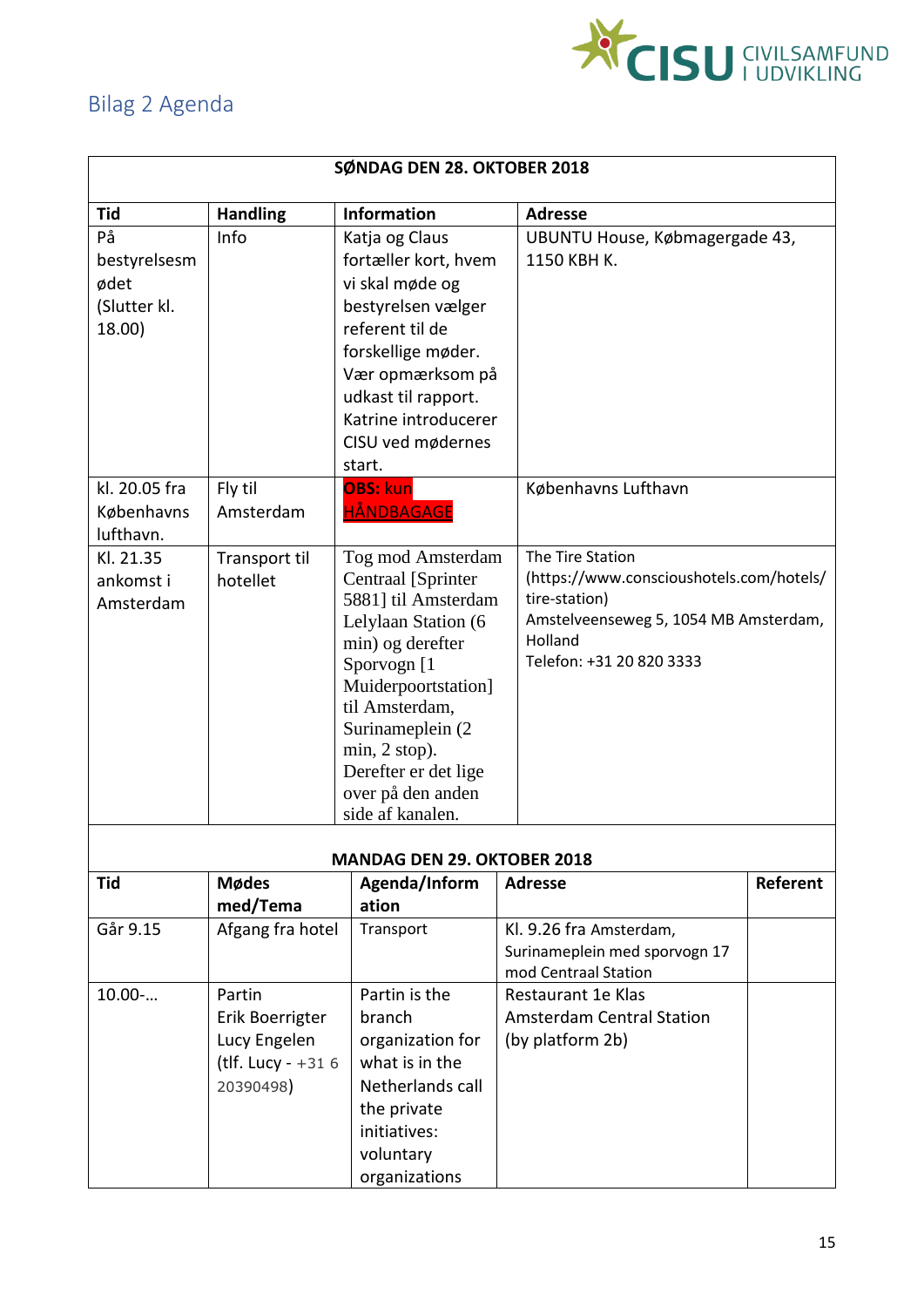

| who support                                                                    |  |
|--------------------------------------------------------------------------------|--|
| development                                                                    |  |
| initiatives in the                                                             |  |
| Global South.                                                                  |  |
| Efter eller<br>CISU<br>Frokost<br>Restaurant 1e Klas                           |  |
| under Partin                                                                   |  |
| mødet                                                                          |  |
| 12.30-13.00<br>Metro ca. 12.35-12.40 fra<br>Transport                          |  |
| Amsterdam Central Station til                                                  |  |
| Van der Madeweg (enten tog                                                     |  |
| 53 mod Gaasperplas eller 54 mod                                                |  |
| Gein).                                                                         |  |
| 13.00-15.00<br>Partos<br>Ellermanstraat 18B<br>Partos                          |  |
| 1114 AK Amsterdam<br>www.partos.nl)<br>is the Dutch                            |  |
| Tlf: +31 020 32 09 901                                                         |  |
| membership<br>body for                                                         |  |
| organisations                                                                  |  |
| working in                                                                     |  |
| development                                                                    |  |
| cooperation.                                                                   |  |
| As a part of                                                                   |  |
| Partos work is                                                                 |  |
| also The Spindle                                                               |  |
| (www.thespindl                                                                 |  |
| e.org). The                                                                    |  |
| Spindle connects                                                               |  |
| innovators                                                                     |  |
| among Dutch                                                                    |  |
| and global                                                                     |  |
| actors into an                                                                 |  |
| online and                                                                     |  |
| offline                                                                        |  |
| movement for                                                                   |  |
| inclusive,                                                                     |  |
| sustainable                                                                    |  |
| development.                                                                   |  |
| Her er et link til                                                             |  |
| en rapport hvor                                                                |  |
| Partos arbejder                                                                |  |
| med hvad                                                                       |  |
| fremtiden evt.                                                                 |  |
| bringer.<br>Går fra<br>Afgang fra<br>Kl. 18.36 med sporvogn 1 mod<br>Transport |  |
| Muiderpoortstation, fra<br>hotellet<br>hotellet                                |  |
| Amsterdam, Rhijnvis Feithstraat<br>mellem                                      |  |
| (lidt nede af Overtoom -<br>18.15-18.25                                        |  |
| hovedgaden ind mod centrum) til<br>alt efter                                   |  |
| Amsterdam, Frederiksplein.                                                     |  |